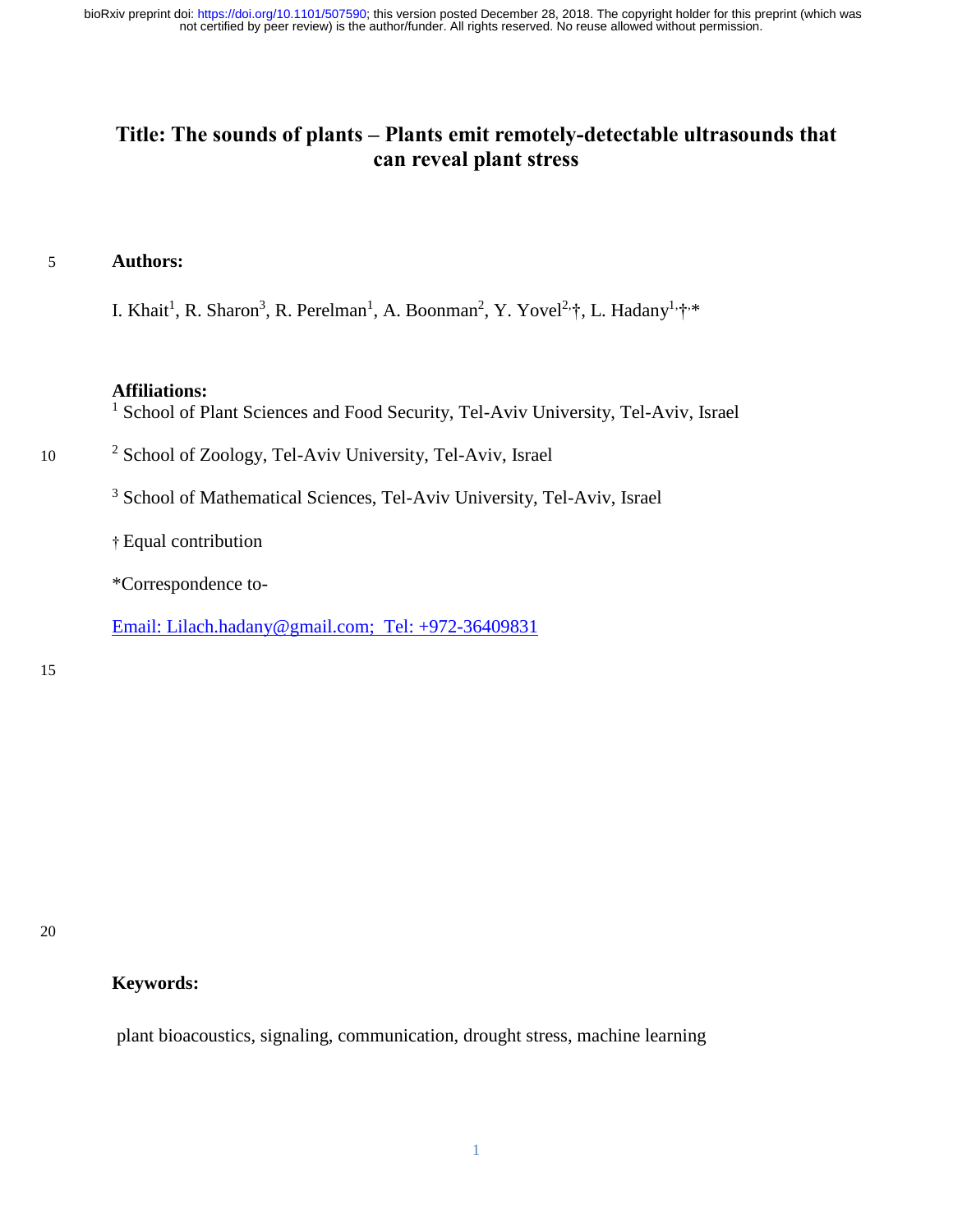### **Abstract**

Plants communicate with their environment in many ways, using colors and shapes and secreting chemicals. Yet, the possibility that plants emit airborne sounds that reveal their condition has not been investigated. Here, we develop a novel method for remotely detecting plant sound emission. 5 We use it to demonstrate, to our knowledge for the first time, that plants emit sounds that can be recorded from a distance. We recorded ~65 dBSPL ultrasonic sounds at 10 cm distance from tomato and tobacco plants, suggesting that these sounds could be detected by many animals from up to several meters. We further train machine learning algorithms to identify the physiological condition of tomato and tobacco plants based solely on the emitted sounds. We successfully 10 classified the plant's condition – dry, cut, or intact – based on its emitted sounds. Our results suggest that animals, and possibly even other plants, could use sounds emitted by plants to gain information about the plant's condition. More investigation on plant bioacoustics in general and on sound emission in plants in particular may open new avenues for understanding plants, and their interactions with the environment.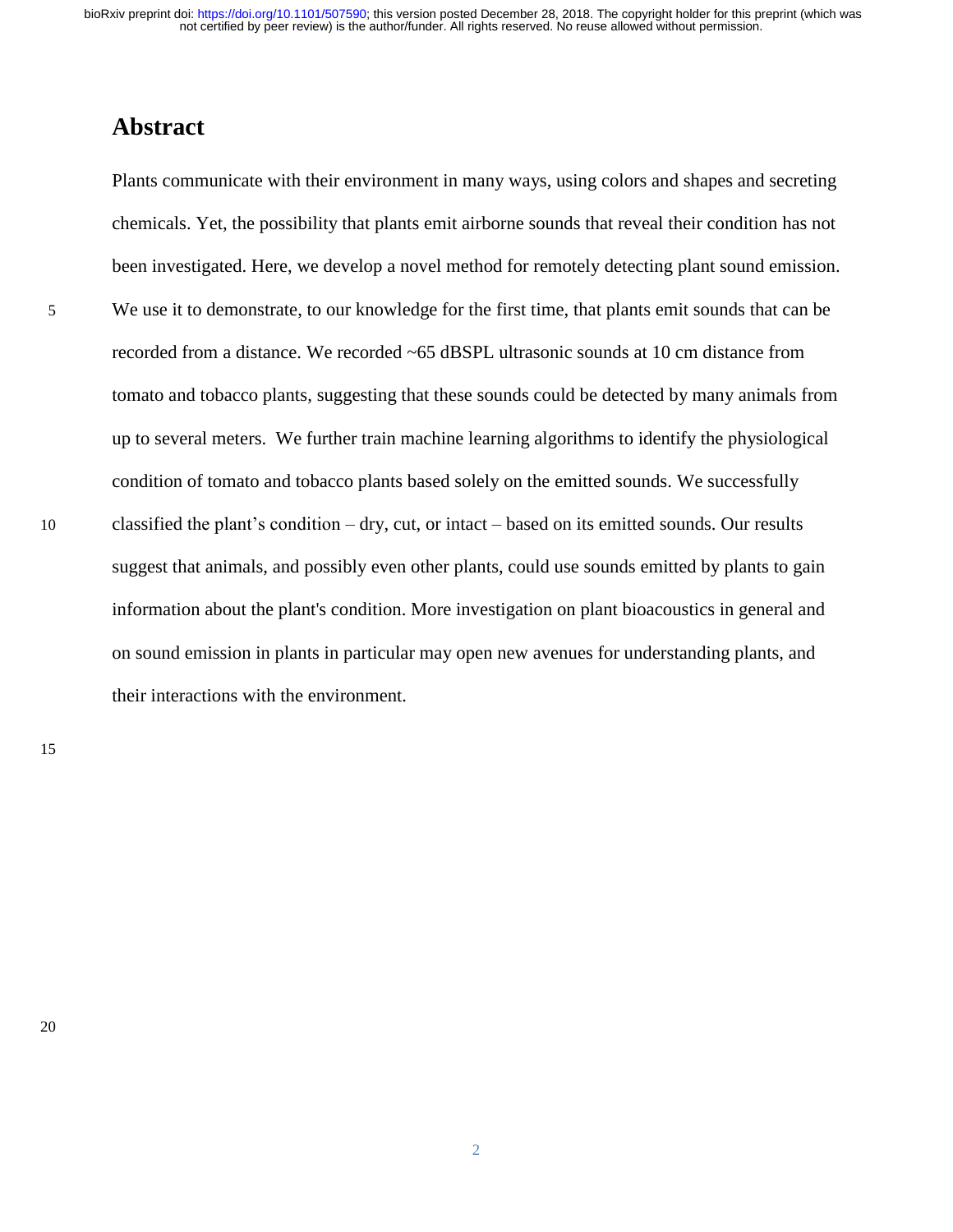## **Introduction**

Plants are constantly involved in communication [\(Karban 2008\)](#page-18-0). When flowering plants are ready to breed, they attract their pollinators by releasing attractive fragrances and displaying bright colors [\(Raguso 2008,](#page-18-1) [Renoult, Valido et al. 2014,](#page-18-2) [Renoult, Blüthgen et al. 2015\)](#page-18-3). When 5 attacked by herbivores, plants can emit volatile organic compounds (VOCs) that attract their herbivores' predators, leading to an increase in the plant's survival and fitness [\(Takabayashi and](#page-19-0)  [Dicke 1996,](#page-19-0) [Kessler and Baldwin 2001,](#page-18-4) [Engelberth, Alborn et al. 2004\)](#page-17-0). VOCs can also affect neighboring plants, resulting in increased resistance in these plants [\(Dolch and Tscharntke 2000,](#page-17-1) [Heil and Karban 2010\)](#page-18-5). Altogether, plants have been demonstrated to use visual, chemical and 10 tactile communication [\(Karban 2008,](#page-18-0) [Falik, Mordoch et al. 2011,](#page-17-2) [Chamovitz 2012\)](#page-17-3). Nevertheless, the ability of plants to emit airborne sounds – that could potentially be heard by other organisms – has not been explored [\(Chamovitz 2012,](#page-17-3) [Gagliano, Mancuso et al. 2012,](#page-17-4) [Hassanien, HOU et al. 2014\)](#page-17-5).

15 Plants exposed to drought stress have been shown to experience cavitation – a process where air bubbles form and explode in the xylem, causing vibrations [\(Tyree and Sperry 1989,](#page-19-1) [Cochard,](#page-17-6)  [Badel et al. 2013\)](#page-17-6). Yet, these vibrations have always been recorded by connecting the recording device directly to the plant xylem [\(Cochard, Badel et al. 2013,](#page-17-6) [De Roo, Vergeynst et al. 2016\)](#page-17-7). Such contact-based recording does not reveal the extent to which these sound vibrations could be 20 sensed at a distance from the plant, if at all [\(Bailey, Fowler-Finn et al. 2013,](#page-17-8) [ten Cate 2013,](#page-19-2) [De](#page-17-7)  [Roo, Vergeynst et al. 2016\)](#page-17-7). Thus, the question of airborne sound emission by plants remains unanswered [\(Gagliano 2012,](#page-17-9) [De Roo, Vergeynst et al. 2016,](#page-17-7) [Jung, Kim et al. 2018\)](#page-18-6).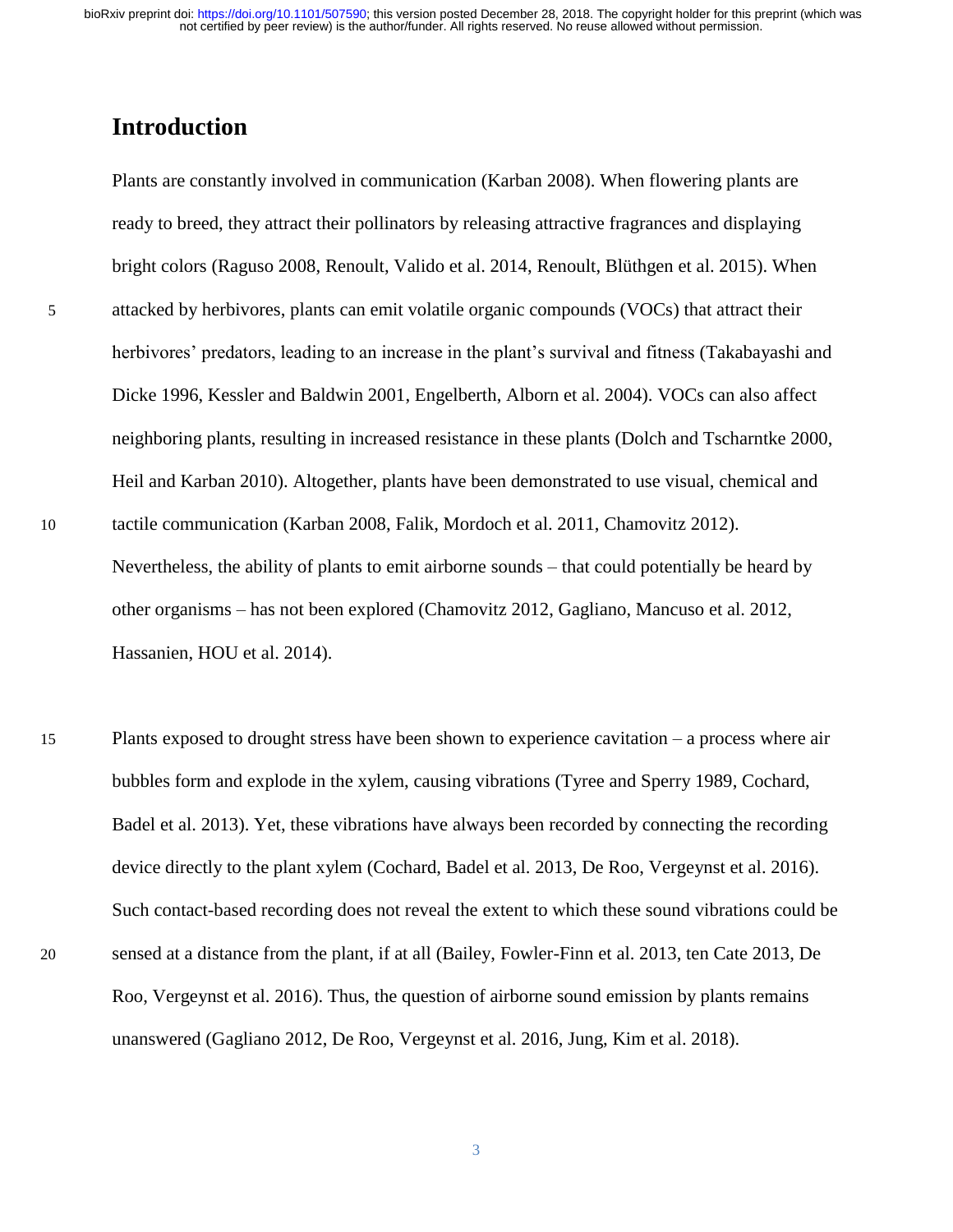Many animals, including herbivores and their predators, respond to sound [\(Spangler 1988,](#page-19-3) [Miller](#page-18-7)  [and Surlykke 2001,](#page-18-7) [Fullard, Dawson et al. 2003\)](#page-17-10) . Recently, plants were also demonstrated to respond to sounds [\(Jeong, Shim et al. 2008,](#page-18-8) [Hassanien, HOU et al. 2014,](#page-17-5) [Ghosh, Mishra et al.](#page-17-11)  [2016,](#page-17-11) [Mishra, Ghosh et al. 2016\)](#page-18-9), e.g. by changing gene expression of specific genes [\(Jeong,](#page-18-8)  5 [Shim et al. 2008,](#page-18-8) [Ghosh, Mishra et al. 2016\)](#page-17-11). If plants are capable of emitting informative airborne sounds, these sounds could have a rapid effect on nearby organisms, including both animals and plants. Even if the emission of the sounds is entirely involuntarily, and is merely a result of the plant's physiological condition, nearby organisms that are capable of hearing them could eavesdrop for their own benefit. Furthermore, some of these responses may be beneficial 10 for the emitting plant, for example if the plant's sounds induce resistance to drought or disease [\(Kwon, Jeong et al. 2012,](#page-18-10) [Jeong, Cho et al. 2014,](#page-18-11) [Choi, Ghosh et al. 2017,](#page-17-12) [López-Ribera and](#page-18-12)  [Vicient 2017\)](#page-18-12) in neighboring plants – or even in other parts of the same plant. In such cases, plant sound emission would be favored by natural selection. Therefore, we hypothesize that plants emit informative airborne sounds, which may serve as potential signals to their 15 environment. Here we show that plants indeed emit airborne sounds, which can be detected several meters away. Moreover, we show that the emitted sounds carry information about the state of the plant.

### **Results**

20 To investigate plants' ability to emit airborne sound emissions, we constructed a reliable recording system, in which each plant was recorded simultaneously with two microphones (see Fig. 1 for illustration, and Methods for details). We recorded tomato (*Solanum lycopersicum*) and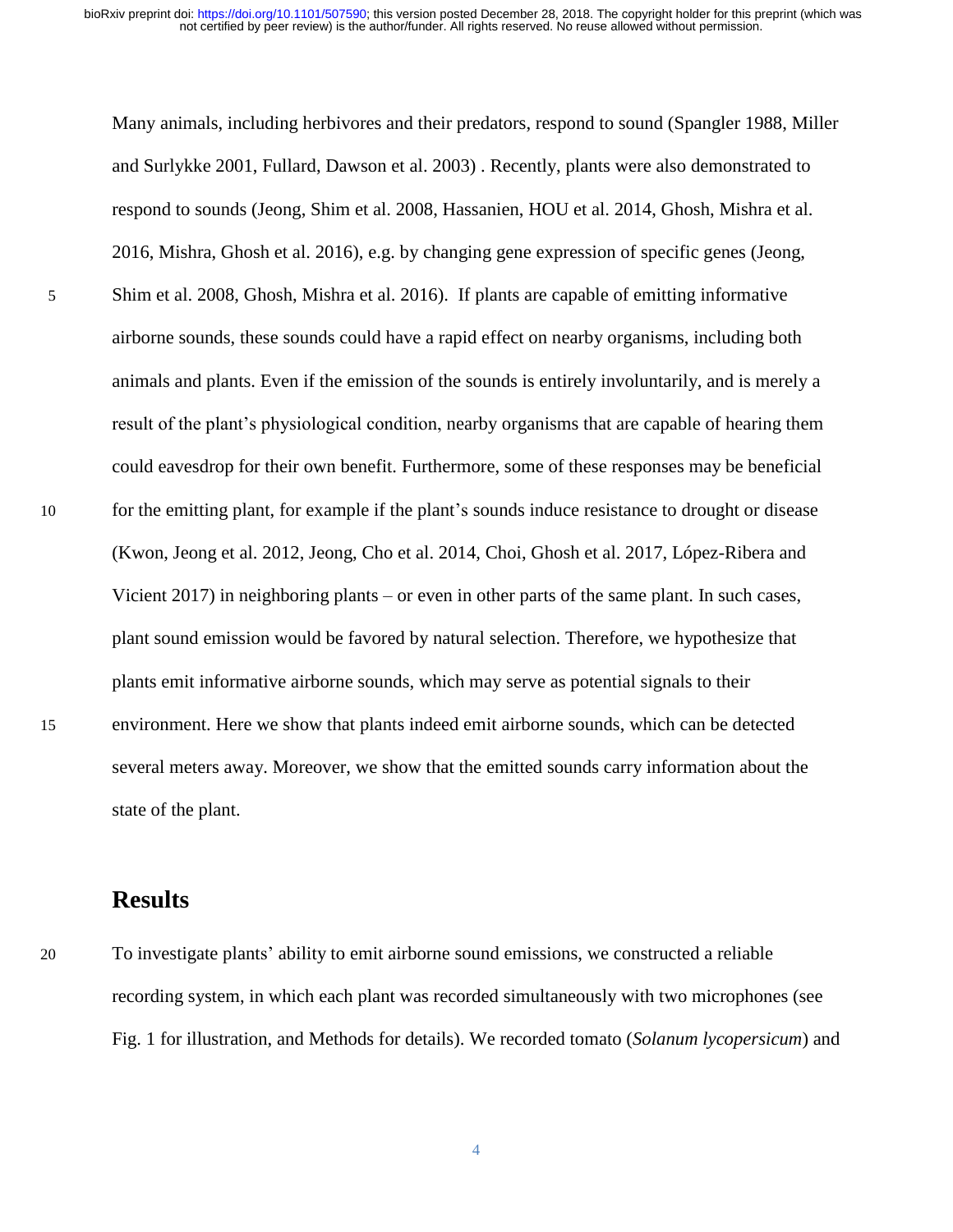tobacco (*Nicotiana tabacum*) plants under different treatments, focusing on the ultrasonic sound range (15-250 kHz), where the background noise is weaker.



**Figure 1. Experimental setup.** In each 5 recording, three plants are placed inside an acoustic box with two directional microphones oriented at each plant. Using two microphones helps eliminating false detections resulting from electrical noise 10 clicks of the recording system and cross-

plant interference. Two plant species were recorded: Solanum lycopersicum (tomato) and Nicotiana tabacum (tobacco).

We found that plants emit sounds, and that drought-stressed plants (see Methods) emit 15 significantly more sounds than control plants (p<e-7, Wilcoxon test). The mean number of sounds emitted by drought-stressed plants during one hour was  $35.4\pm6.1$  and  $11.0\pm1.4$  sounds for tomato and tobacco, respectively (Fig. 2a). In contrast, the mean number of sounds emitted per hour by plants from all the well irrigated control groups was lower than 1 (Fig. 2a). Three controls were used: recording from the same plant before treatment (*self-control*), recording from 20 an untreated same-species neighbor plant (*neighbor-control*, see Methods), and recording an empty pot without a plant (*Pot*). Our system did not record any sound in the *Pot* control (Fig. 2a).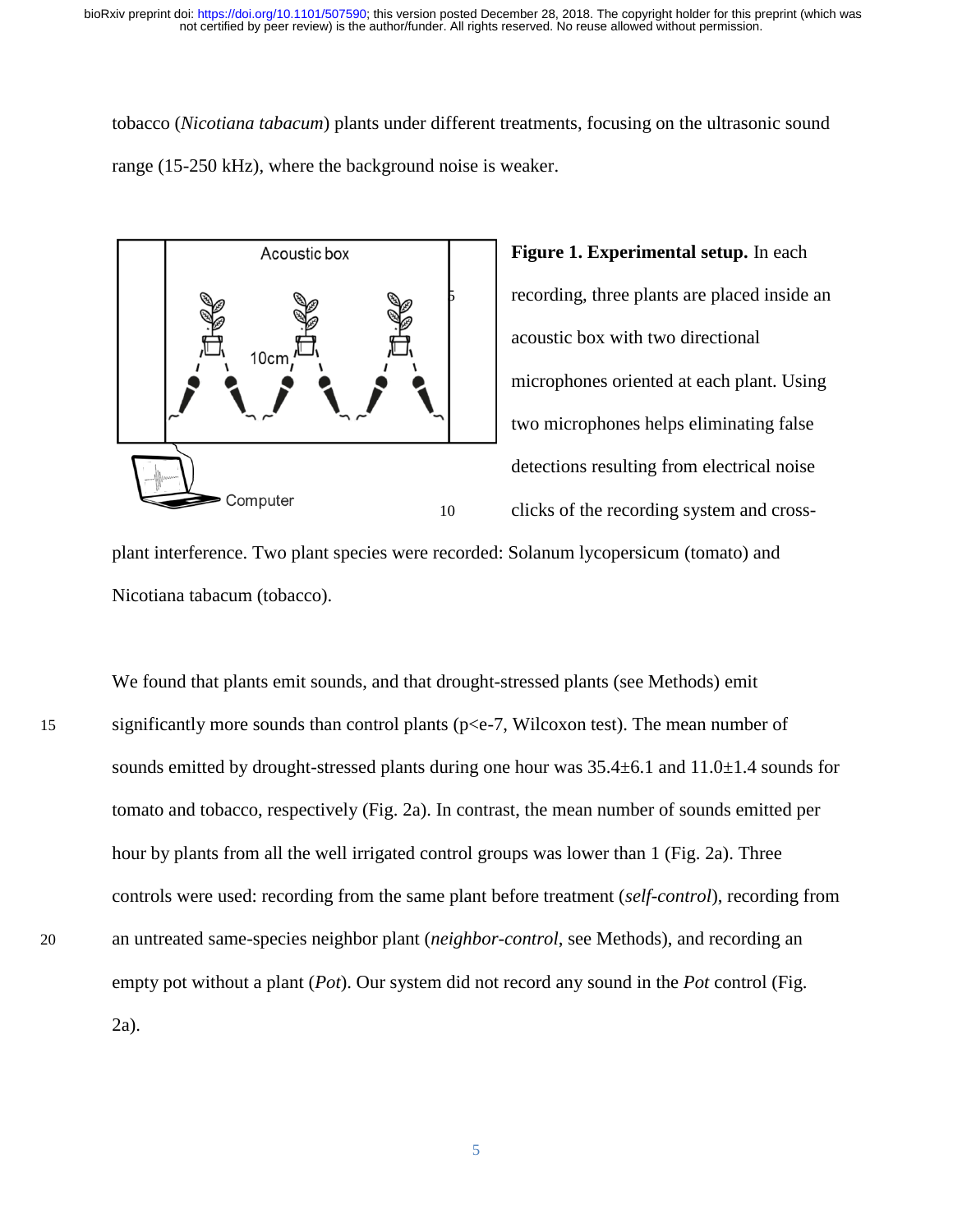How does a dry plant sound? Figs. 2b, c show examples of raw recorded time signals and their spectra as recorded from drought-stressed tomato and tobacco plants. The mean peak sound intensity recorded from drought-stressed tomato plants was 61.6±0.1 dBSPL at 10 cm, with a mean peak frequency of 49.6±0.4 kHz (frequency with maximal energy), and the mean intensity  $5$  recorded from drought-stressed tobacco sounds was  $65.6\pm0.4$  dBSPL at 10.0 cm, with a mean frequency of  $54.8 \pm 1.1$  kHz.

Similarly to drought-stressed plants, cut plants (see Methods) also emitted significantly more sounds than control plants ( $p\leq -7$ , Wilcoxon test). Cut tomato and tobacco plants emitted  $25.2\pm3.2$  and  $15.2\pm2.6$  sounds per hour, respectively (Fig. 2a), while the mean number of sounds 10 emitted by control plants was lower than 1 (Fig. 2a). Figs. 2b, c show examples of recorded time signals and their spectra as recorded from cut tomato and tobacco plants. The mean peak intensity of the sounds emitted by cut tomato plants was  $65.6\pm0.2$  dBSPL at 10 cm distance with a mean peak frequency of  $57.3 \pm 0.7$  kHz (frequency with maximal energy), and the mean intensity of the sounds emitted by cut tobacco plants was  $63.3\pm0.2$  dBSPL at 10.0 cm distance 15 with a mean frequency of 57.8±0.7 kHz. The distributions of sound peak intensity and the maximum energy frequency of cut and drought-stressed tomato and tobacco plants are shown at Fig. 3a. Spectrograms of raw recorded sounds from cut and drought-stressed tomato and tobacco plants are shown at Supporting Information Fig. S1.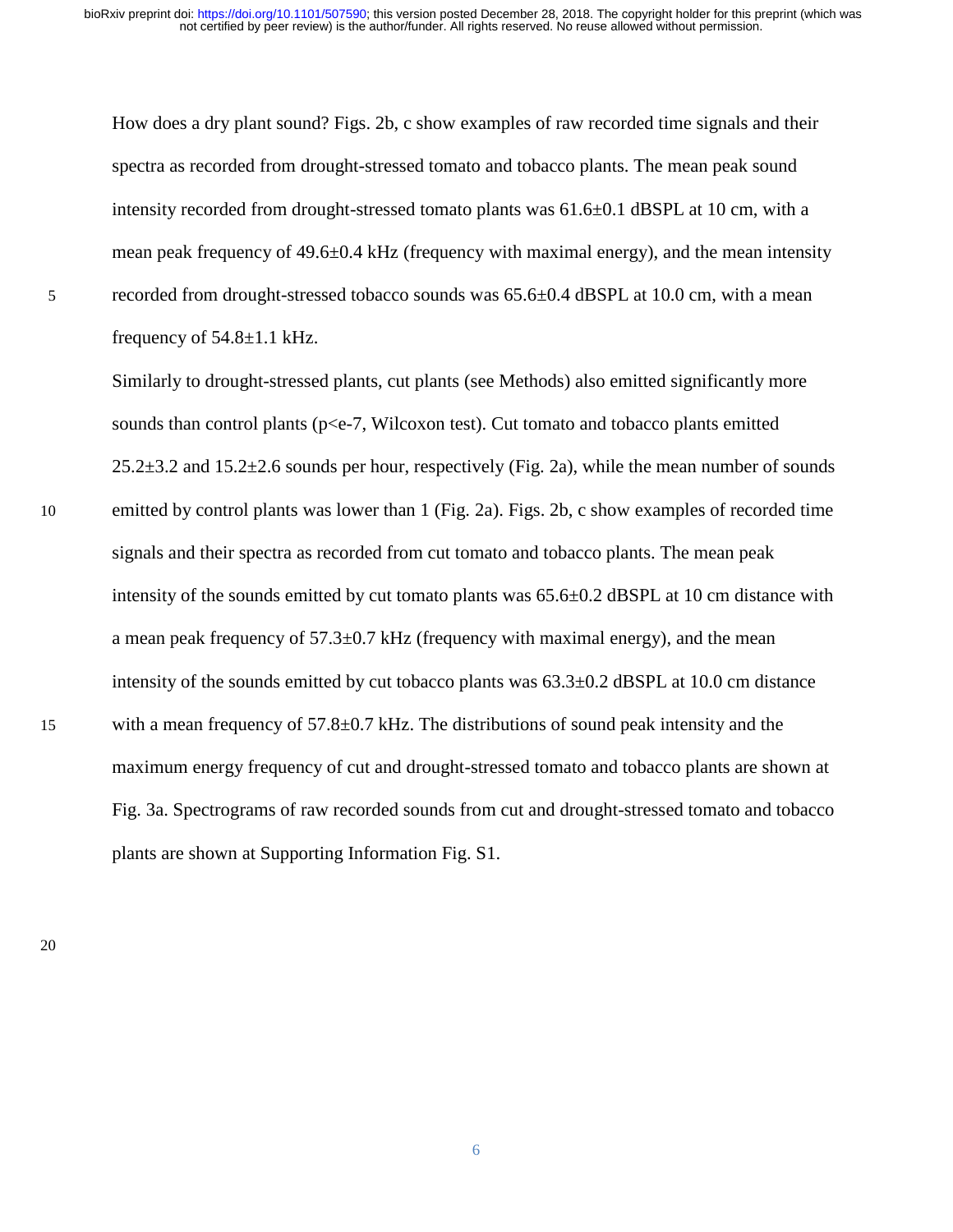

**Figure 2. Plants emit remotelydetectable ultrasounds under stress.**  (a) Mean number of sounds emitted during 60 minutes of recording by tomato and tobacco plants under two treatments, drought stress and cutting. Three control groups were used – empty pots, and two groups of untreated plants: self-control – the same Tomato-<br>
plants before treatment; and neighborscontrol – untreated plants that shared the acoustic box with treated plants. All treatment groups emitted significantly more sounds (p<e-7, Wilcoxon test) than all control groups (treated: Mean $_{Tomato-Cut}$  = 15.2 ± 2.6, Mean<sub>Tobacco</sub>–<sub>Cut</sub> = 21.1  $\pm$  3.4, Mean $_{Tomato-Dry}$  = 35.4  $\pm$  6.1, Mean<sub>Tobacco</sub>–<sub>Dry</sub> = 11.0  $\pm$  1.4 ), self- $\frac{1}{100}$  control (Mean<sub>self</sub> <1 for all) and neighbors control (Mean $_{neighbors}$  <1 for all). The system did not record any sound from pots without plants during the experiments (Mean<sub>pots</sub>=0). 20 $\leq n \leq 30$  plants for all

25 groups. (b) Examples of time signals of sounds emitted by: a drought stressed tomato, a drought stressed tobacco, a cut tomato, and a cut tobacco. (c) The spectra of the sounds from (b).

Can we identify the condition of a plant based on the acoustics of the sounds it emits? To test 30 this, we trained a regularized machine learning classifier. We divided the sounds to four groups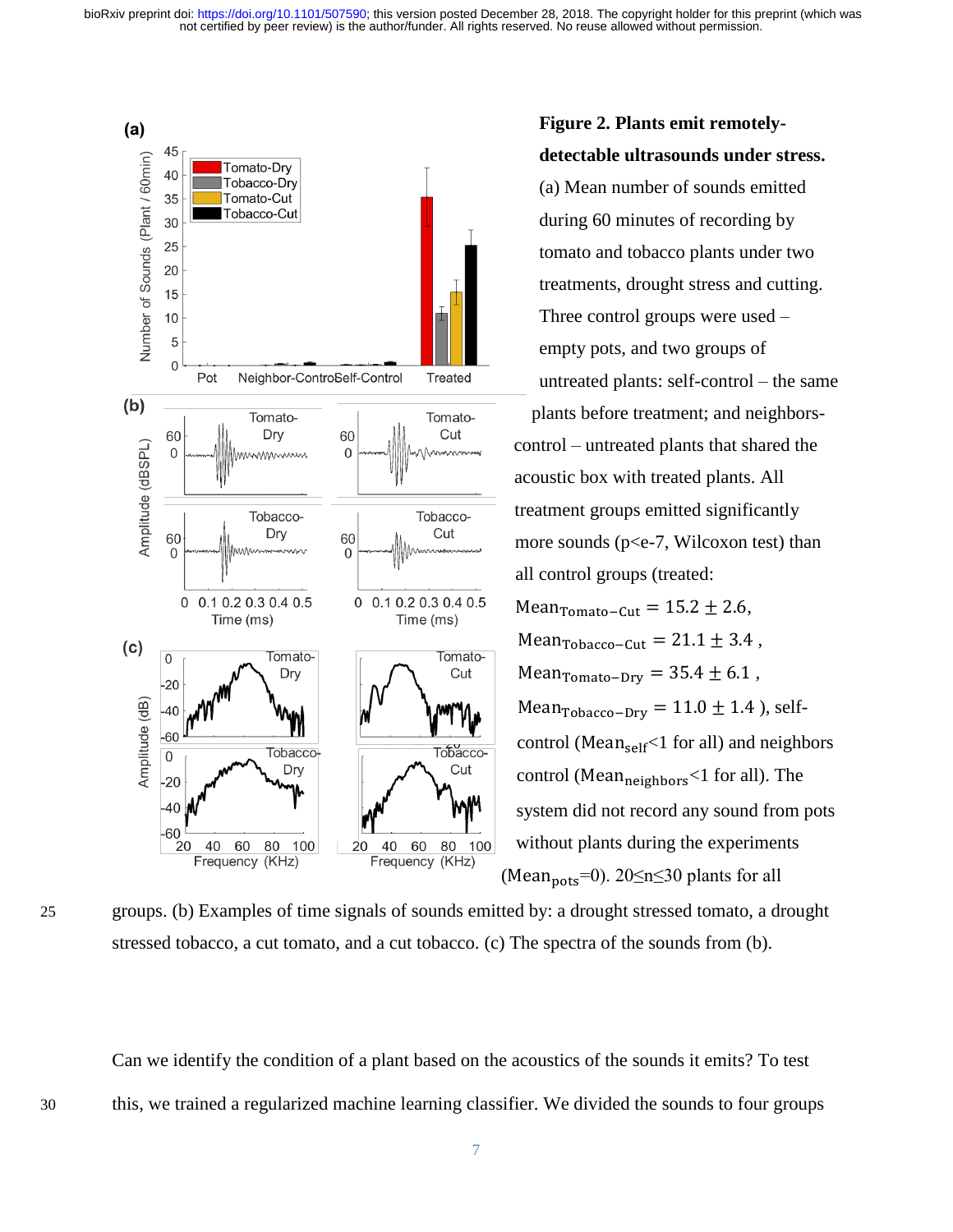in a 2X2 design, with two plant types – tomato and tobacco, and two treatments – drought or cutting. The treatments were applied to the plants before the beginning of the recording. The binary classifier was trained to separate two equal-size groups ("pair") in each comparison (Tomato-Dry vs Tomato-Cut; Tobacco-Dry vs Tobacco-Cut; Tomato-Dry vs Tobacco-Dry;

5 Tomato-Cut vs Tobacco-Cut). For cross validation, the model was tested only on plants that were not a part of the training process (see Methods for more details).

The classifier achieved  $\sim$ 70% accuracy for each of the four pairs (Fig. 3b red line), significantly better than random (p<e-13 for each pair, see methods). The same classifier was trained to discriminate between the electrical noise of the system (see Methods) and the sounds emitted by

10 either tobacco or tomato plants, and achieved more than 98% accuracy for both (Fig. 3b). We used Support Vector Machine (SVM) as the classifier and scattering network [\(Spangler 1988\)](#page-19-3) for feature extraction. The results were robust to the dimension of the descriptors and the scattering network specific parameters (Fig. S2). The results were also significantly better than random when we used MFCC [\(Ellis 2005\)](#page-17-13) as the input features ( $p \le e$ -4, see methods) and even when we 15 only used 4 basic acoustic features [\(Acevedo, Corrada-Bravo et al. 2009,](#page-17-14) [Giannakopoulos and](#page-17-15)  [Pikrakis 2014\)](#page-17-15) the results were significantly better than random for 5 of the pairs ( $p < e$ -4; Fig. 3b).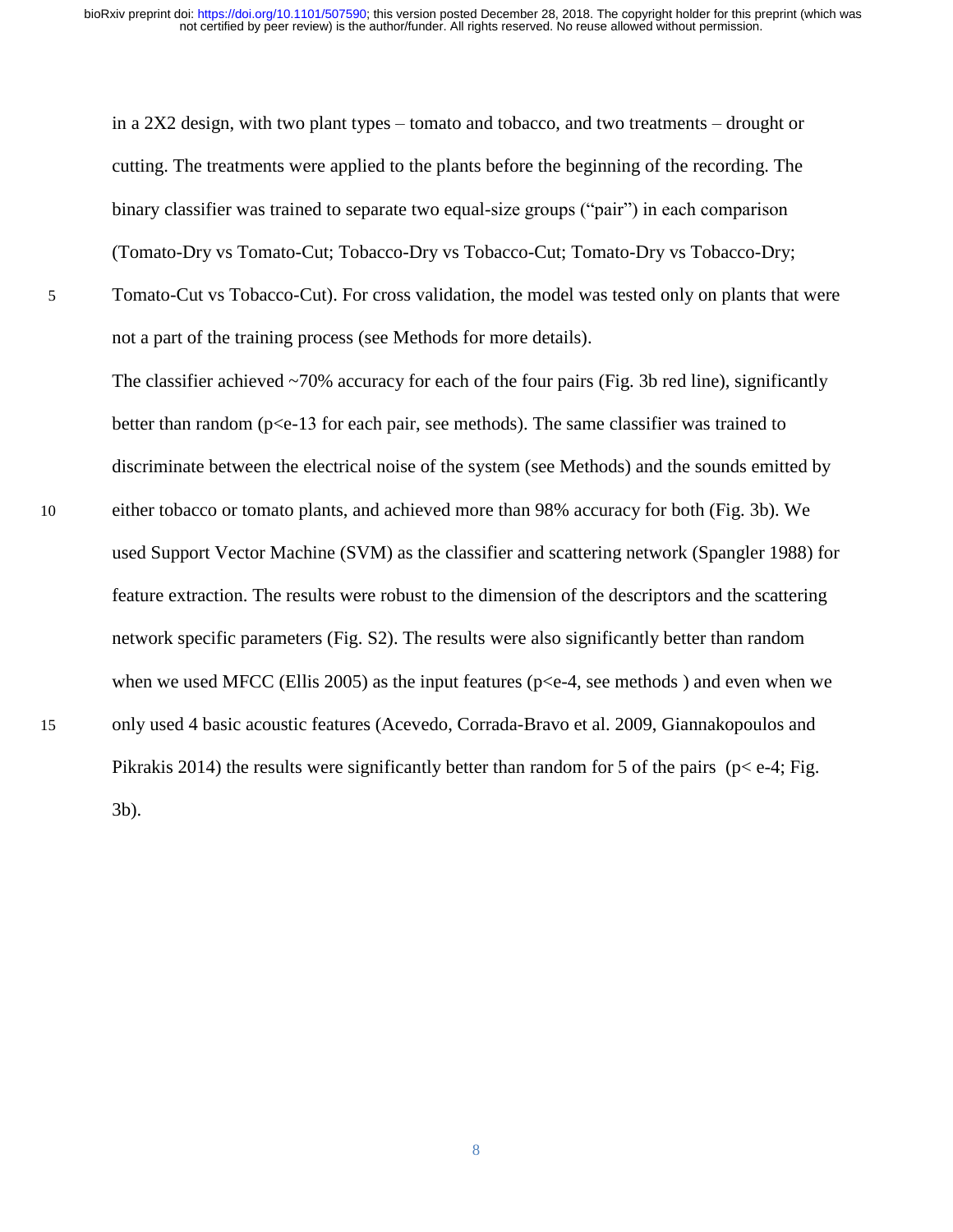not certified by peer review) is the author/funder. All rights reserved. No reuse allowed without permission. bioRxiv preprint doi: [https://doi.org/10.1101/507590;](https://doi.org/10.1101/507590) this version posted December 28, 2018. The copyright holder for this preprint (which was



**Figure 3. The plant condition can be detected from a distance just by listening to its sound emissions.** (a) The recorded sounds intensity peak and the max energy frequency for the four 5 groups – drought stressed tomato plants, cut tomato plants, drought stressed tobacco plants and cut tobacco plants. (b) The accuracy of sound classification achieved by different feature extraction methods, with SVM classifier. The best results were obtained using scattering network method for feature extraction (red line) – significantly better than when we use MFCC or Basic methods for feature extraction for all the pairs ( $P<0.05$ ,  $P<\ e-6$  correspondingly, Wilcoxon sign 10 rank test). Training set size of the two groups in each pair was equal (400 < sounds for each pair, see Table S2).

### **Discussion**

15 Our results demonstrate for the first time that plants emit remotely-detectable airborne sounds and do so particularly under stress (Fig. 2a). The plant emissions that we report, in the ultrasonic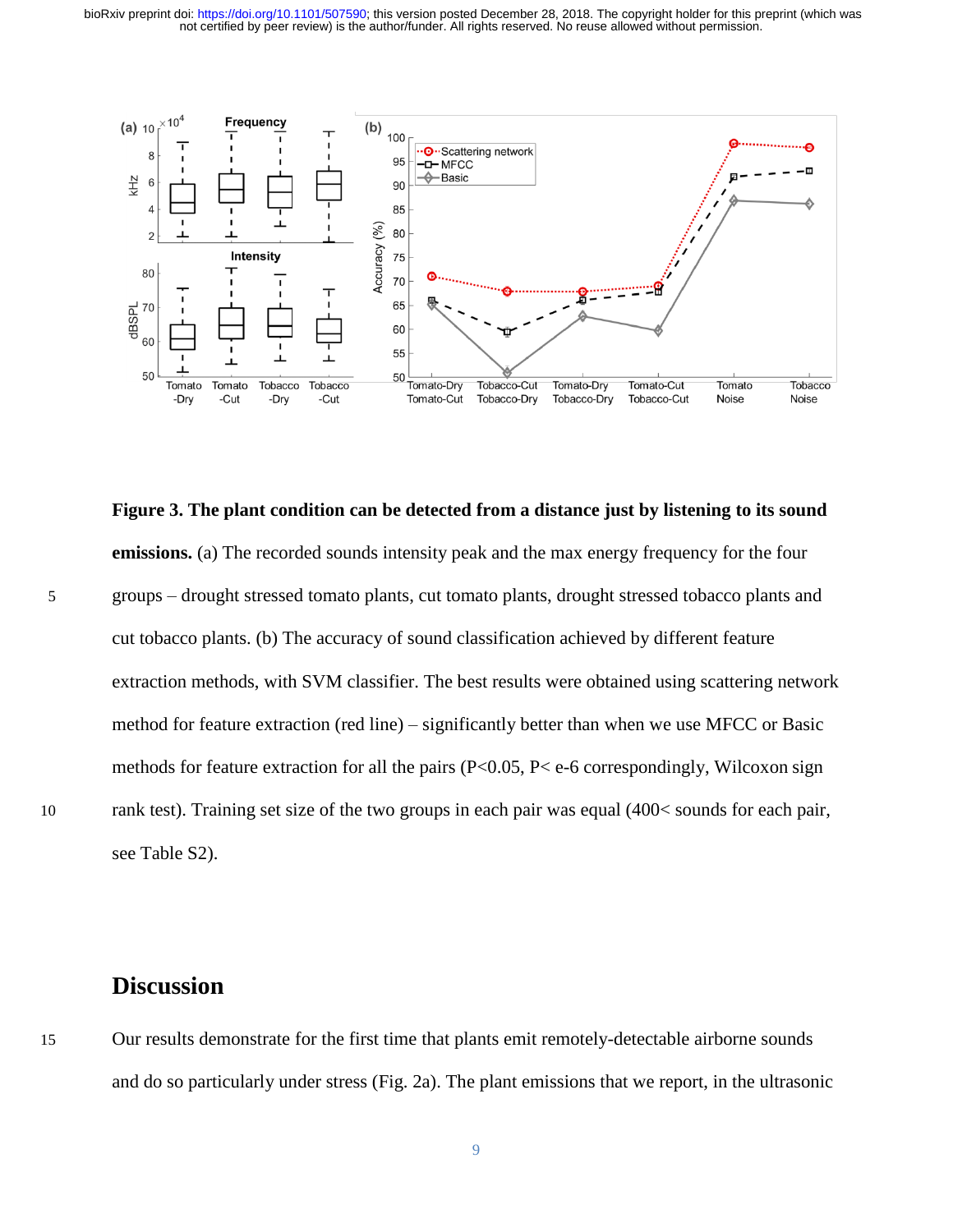range of  $\sim$ 20-100 kHz, could be detected from a distance of 3-5m (see Methods), by many mammals and insects (when taking their hearing sensitivity into account, e.g., mice [\(Heffner and](#page-17-16)  [Heffner 1985\)](#page-17-16) and moth [\(Fullard, Dawson et al. 2003\)](#page-17-10)). Moreover, we succeeded in differentiating between sounds emitted in two different stress conditions – dry and cut (Fig. 3b) – 5 with precision of ~70% using supervised machine learning methods. These findings can alter the way we think about the Plant Kingdom, which has been considered to be almost silent until now [\(Gagliano 2012\)](#page-17-9).

Our work can be extended in several ways. First, plant sound emissions can be tested outdoors. 10 For that, the classifiers would need to separate 'regular outdoor sounds' from plant sounds. However, note that the plants sounds we recorded are all in the ultrasonic range, which is overall quieter than the audible range [\(Brown and Waser 2017\)](#page-17-17). Second, our results can be generalized to other species of plants from different families. In a preliminary study we successfully recorded sounds from additional plants from different taxonomic families such as *Mammillaria*  15 *spinosissima* cactus and *Henbit deadnettle* (Fig. S3). We thus expect that many plants have the ability to emit sounds, but the exact characteristics of these sounds, and the similarity between groups, are yet to be identified. Third, future studies could explore the sounds emitted under different plant states, including other stress conditions such as disease, cold, herbivores attack, radiation, and light, and other life stages, such as flowering and fruit bearing. Once a large 20 library of plant sounds is constructed, it could be analyzed by modern tools to obtain additional insights.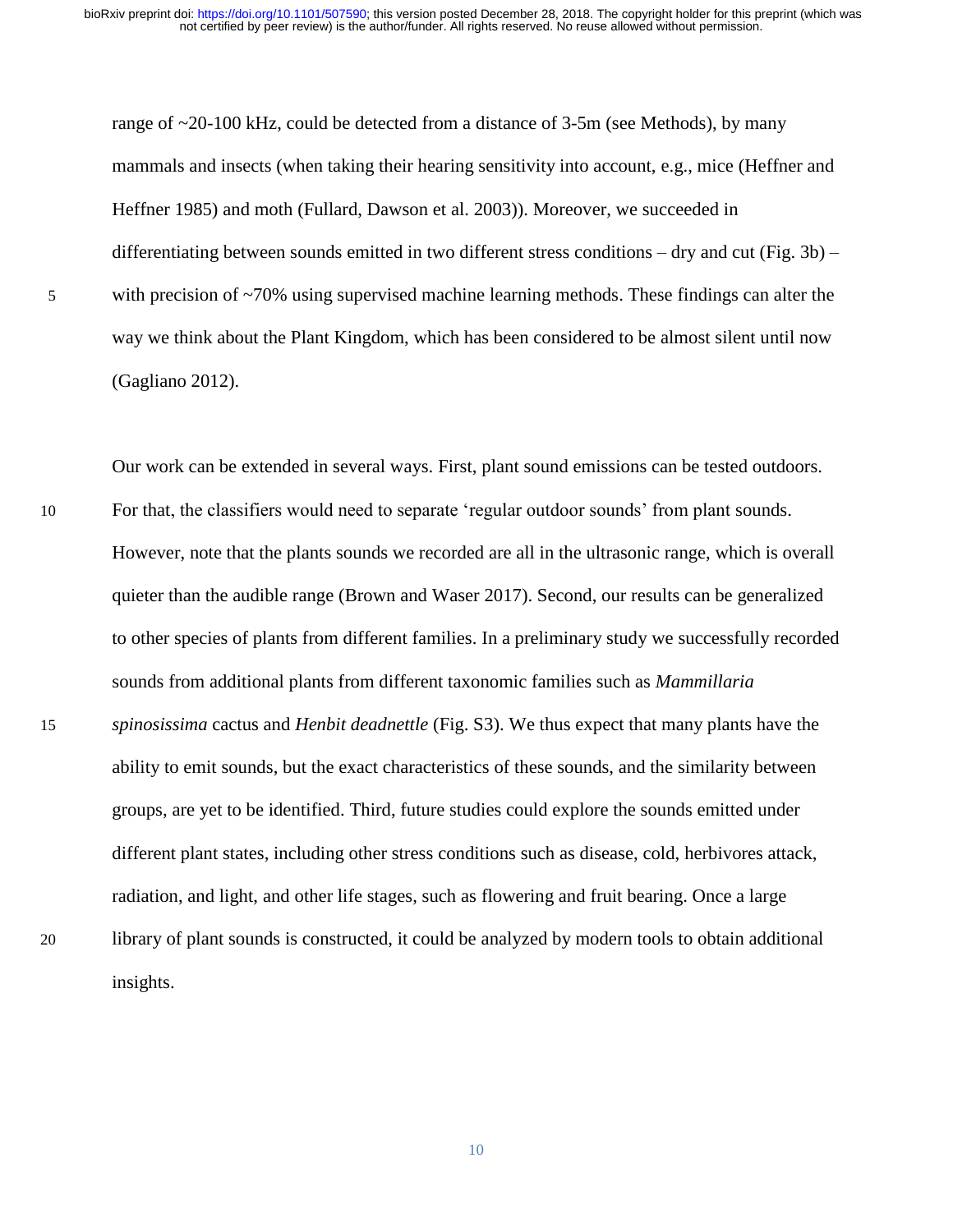A possible mechanism that could be generating the sounds we record is cavitation – the process whereby air bubbles form and explode in the xylem [\(Tyree and Sperry 1989,](#page-19-1) [Cochard, Badel et](#page-17-6)  [al. 2013\)](#page-17-6). Cavitation explosions have been shown to produce vibrations similar to the ones we recorded [\(Tyree and Sperry 1989,](#page-19-1) [Cochard, Badel et al. 2013\)](#page-17-6) , but it has never been tested 5 whether these sounds are transmitted through air at intensities that can be sensed by other organisms. Regardless of the specific mechanism generating them, the sounds we record carry information, and can be heard by many organisms. If these sounds serve for communication a plant could benefit from, natural selection could have favored traits that would increase their transmission.

10



# **Figure 4. Who can potentially benefit from listening to**

**plants?** An illustration of the potential benefits of listening to 15 sounds emitted by a drought stressed plant: (i) A neighbor

plant can be alert for drought (ii) A flying moth looking for a host plant can sense plant stress and modify its behavior accordingly (iii) A farmer can use this information to update his irrigation plan.

20

We have shown that plants sounds can be effectively classified by simple machine learning algorithms. We thus suggest that other organisms may have evolved to classify these sounds as well, and respond to them (Fig. 4). For instance, many moths – some of them using tomato and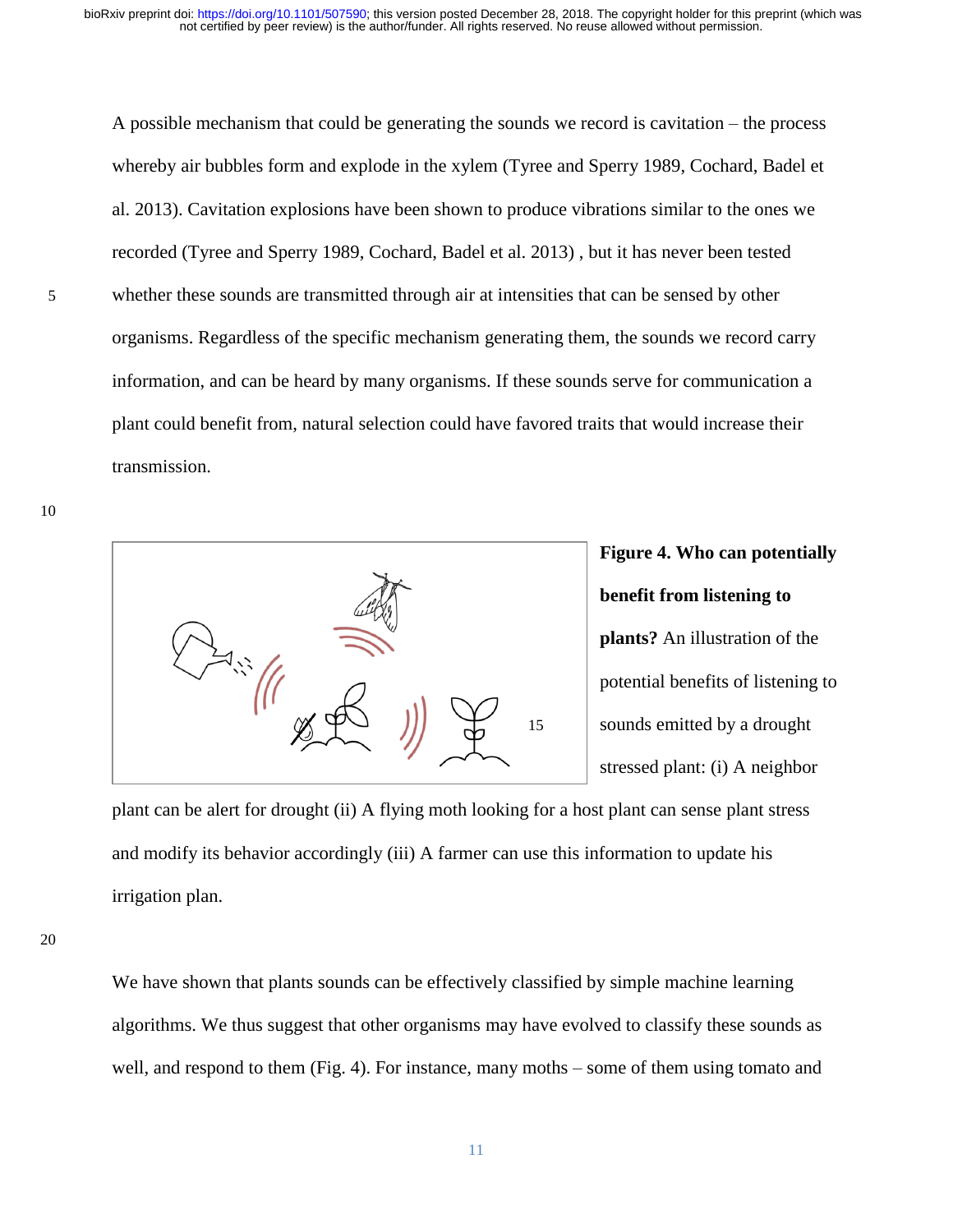tobacco as hosts for their larvae [\(Liu, Li et al. 2004,](#page-18-13) [Specht, de Paula-Moraes et al. 2015\)](#page-19-4) – can hear and react to ultrasound in the frequencies and intensities that we recorded [\(Spangler 1988,](#page-19-3) [Miller and Surlykke 2001,](#page-18-7) [Fullard, Dawson et al. 2003\)](#page-17-10). These moths may potentially benefit from avoiding laying their eggs on a plant that had emitted stress sounds. We hypothesize that 5 even some predators may use the information about the plant's state to their benefit. For example, if plants emit sounds in response to a caterpillar attack, predators such as bats [\(Wilson](#page-19-5)  [and Barclay 2006\)](#page-19-5) could use these sounds to detect these plants [\(Jones 1999\)](#page-18-14) and prey on the herbivores, thus assisting the plant. The same sounds may also be perceived by nearby plants. Plants were already shown to react to sounds [\(Jeong, Shim et al. 2008,](#page-18-8) [Hassanien, HOU et al.](#page-17-5)  10 [2014,](#page-17-5) [Ghosh, Mishra et al. 2016,](#page-17-11) [Mishra, Ghosh et al. 2016\)](#page-18-9) and specifically to increase their drought tolerance in response to sounds [\(Jeong, Cho et al. 2014,](#page-18-11) [López-Ribera and Vicient](#page-18-12)  [2017\)](#page-18-12). We speculate that plants could potentially hear their drought stressed or injured neighbors and react accordingly.

Finally, plant sound emissions could offer a novel way for monitoring the crops water state – a 15 question of crucial importance in agriculture [\(Playán and Mateos 2006\)](#page-18-15). More precise irrigation can save up to 50% of the water expenditure and increase the yield , with dramatic economic implications [\(Sadler, Evans et al. 2005,](#page-18-16) [Playán and Mateos 2006\)](#page-18-15). In times when more and more areas are exposed to drought due to climate change [\(Allen and Breshears 1998\)](#page-17-18), while human population and consumption keep increasing [\(Mueller, Gerber et al. 2012\)](#page-18-17), efficient water use 20 becomes even more critical, for both food security and ecology.

# Conclusion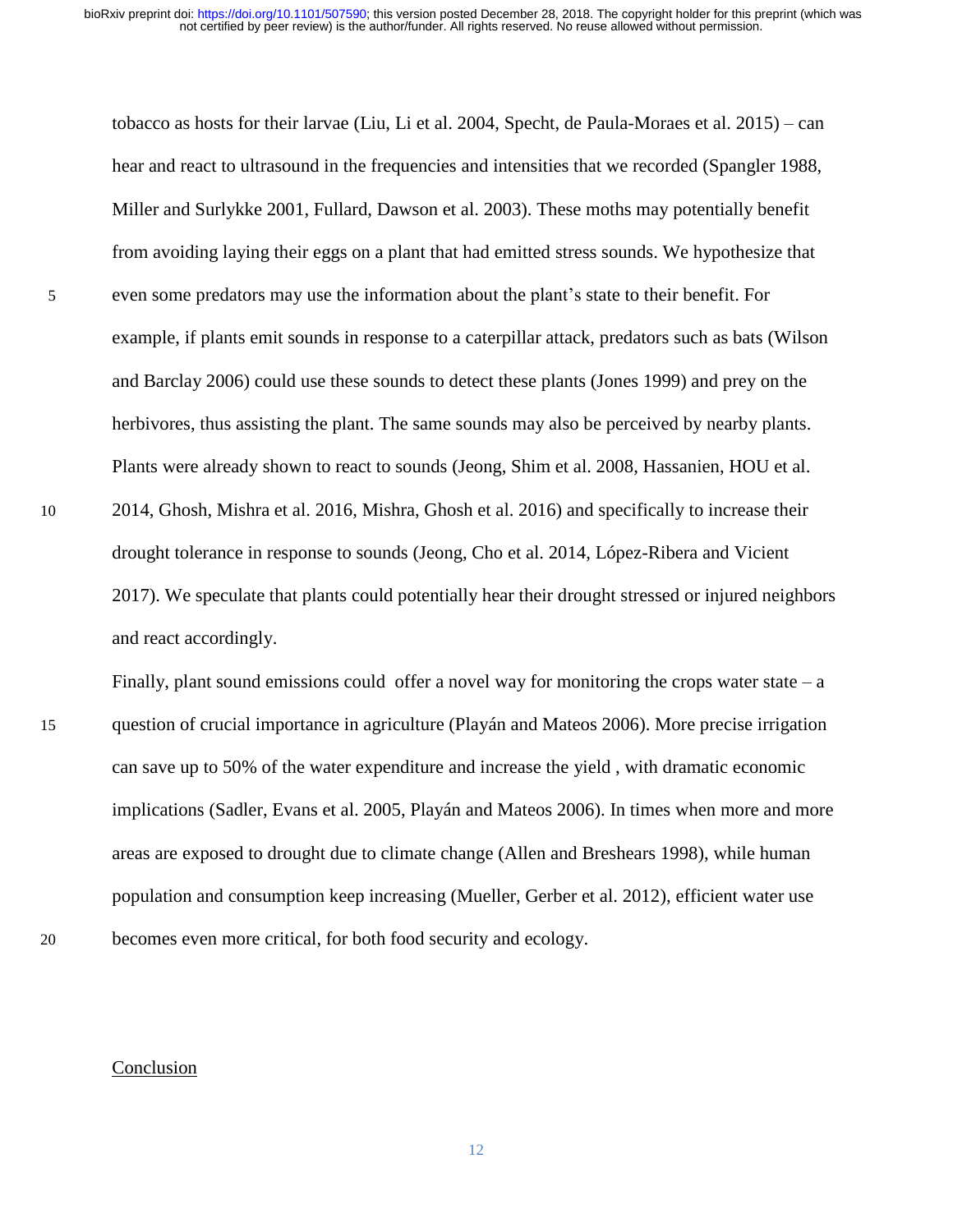We demonstrate for the first time that stressed plants emit remote detectable sounds, similarly to many animals, using ultrasound clicks not audible to human ears. We also found that the sounds contain information, and can reveal plant state. The results suggest a new modality of signaling for plants and imply that other organisms could have evolved to hear, classify and respond to 5 these sounds. We believe that more investigation in the plant bioacoustics field, and particularly in the ability of plants to emit and react to sounds under different conditions and environments, will reveal a new pathway of signaling, parallel to VOCs, between plants and their environment.

## **Materials and Methods**

#### 10 **Plants materials and growth conditions**

Tomato – *Solanum lycopersicum* 'Hawaii 7981' [\(Scott, Jones et al. 1995\)](#page-19-6) – and tobacco – *Nicotiana tabacum* 'Samsun NN' – were used in all the experiments. All the plants were grown in a growth room at 25  $\degree$ C and kept in long-day conditions (16 h day, 8 h night). The plants were tested in the experiments 5-7 weeks after germination.

#### **Recording protocol**

The recordings were performed in a  $50 \times 100 \times 150$  acoustically isolated box tiled with acoustic foam on all sides to minimize echoes. Two cable holes, 2 cm radius each, were located in two corners of the box and covered with PVC and acoustic foam. Inside the acoustic box were 20 only the recorded plants, 6 microphones, and an UltraSoundGate 1216H AD converter (Avisoft). The PC and all the electricity connections were in the room outside the acoustic box. Two USB cables connected the PC to the 1216H device inside the box, through the holes. There was no light inside the acoustic box.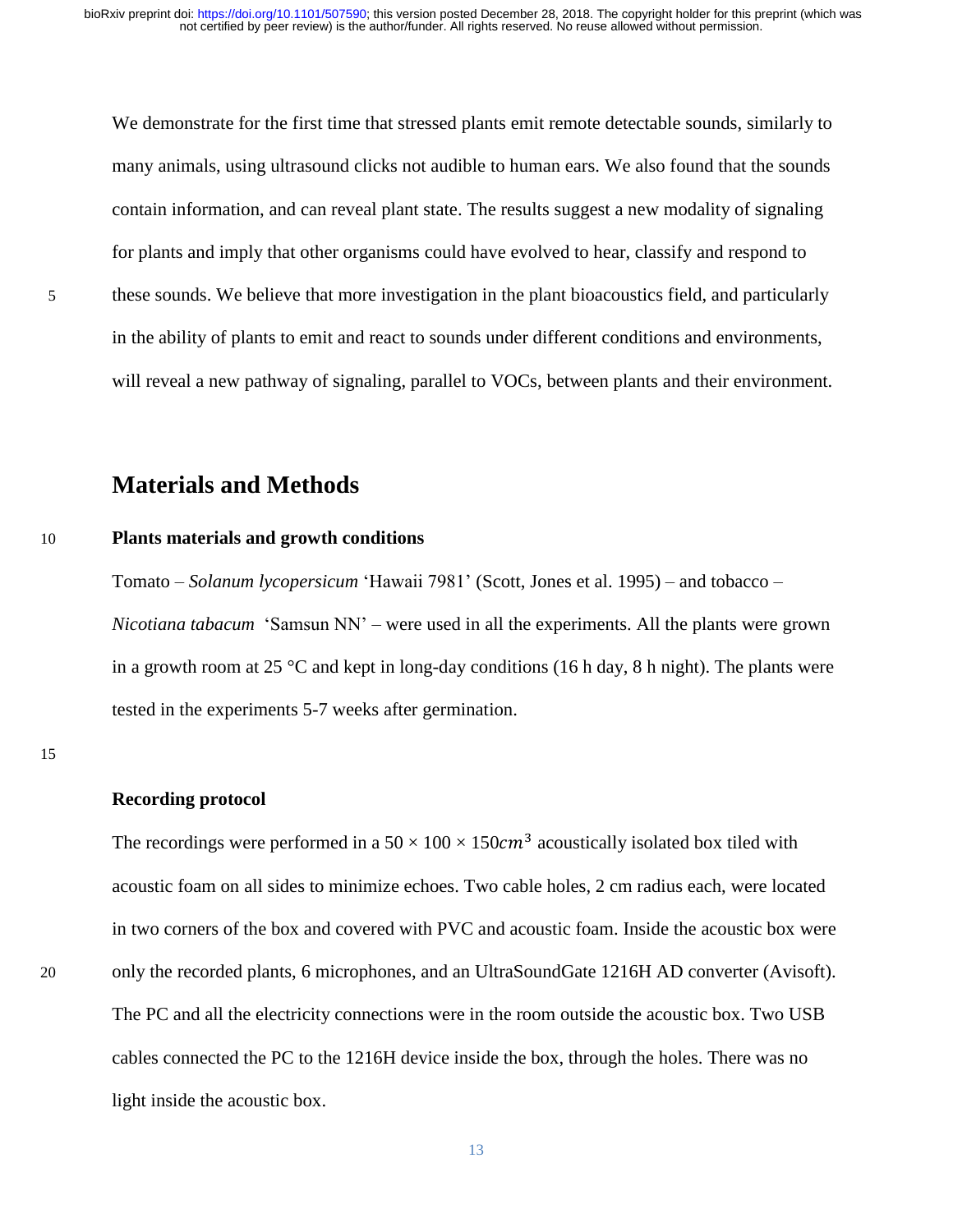The recordings were performed using a condenser CM16 ultrasound microphone (Avisoft), digitized using an UltraSoundGate 1216H A/D converter (Avisoft), and stored onto a PC. The sampling rate was 500 KHz, and we used a high-pass filter of 15 KHz built-in the system. A recording started only when triggered with a sound which exceeded 2% of the maximum 5 dynamic range of the microphone. Two microphones were directed at each plant stem, from a distance of 10 cm. Only sounds that were recorded by both microphones were considered as "plant sounds" in the analysis afterwards. The frequency responses of the microphones can be found in the Avisoft website: [http://www.avisoft.com.](http://www.avisoft.com/)

#### 10 **Data processing**

Data processing was performed off-line using a matlab code we developed (MATLAB 8.3, The MathWork Inc.), with the following steps: 1. Identifying the microphone that had recorded the highest intensity peak at the moment recording started. 2. Selecting the sounds that were detected by two microphones oriented at the same plant at the same time, and saving them for further 15 analysis. Throughout the experiments, not a single detection of a sound was observed simultaneously at different plants. "Noise" sounds were obtained when the box included only acoustic equipment without plants or pots, and each "noise" was detected by one microphone only. These noises probably resulted from electrical noise of the acoustic equipment.

### 20

#### **Drought stress experiment**

Each plant was recorded twice: first before drought treatment ("self-control"), and again after it. In the first recording, all the plants were healthy and their soil was moist. Then, for 4-6 days, half of the plants were watered while the other half were not, until the soil moisture in the pots of un-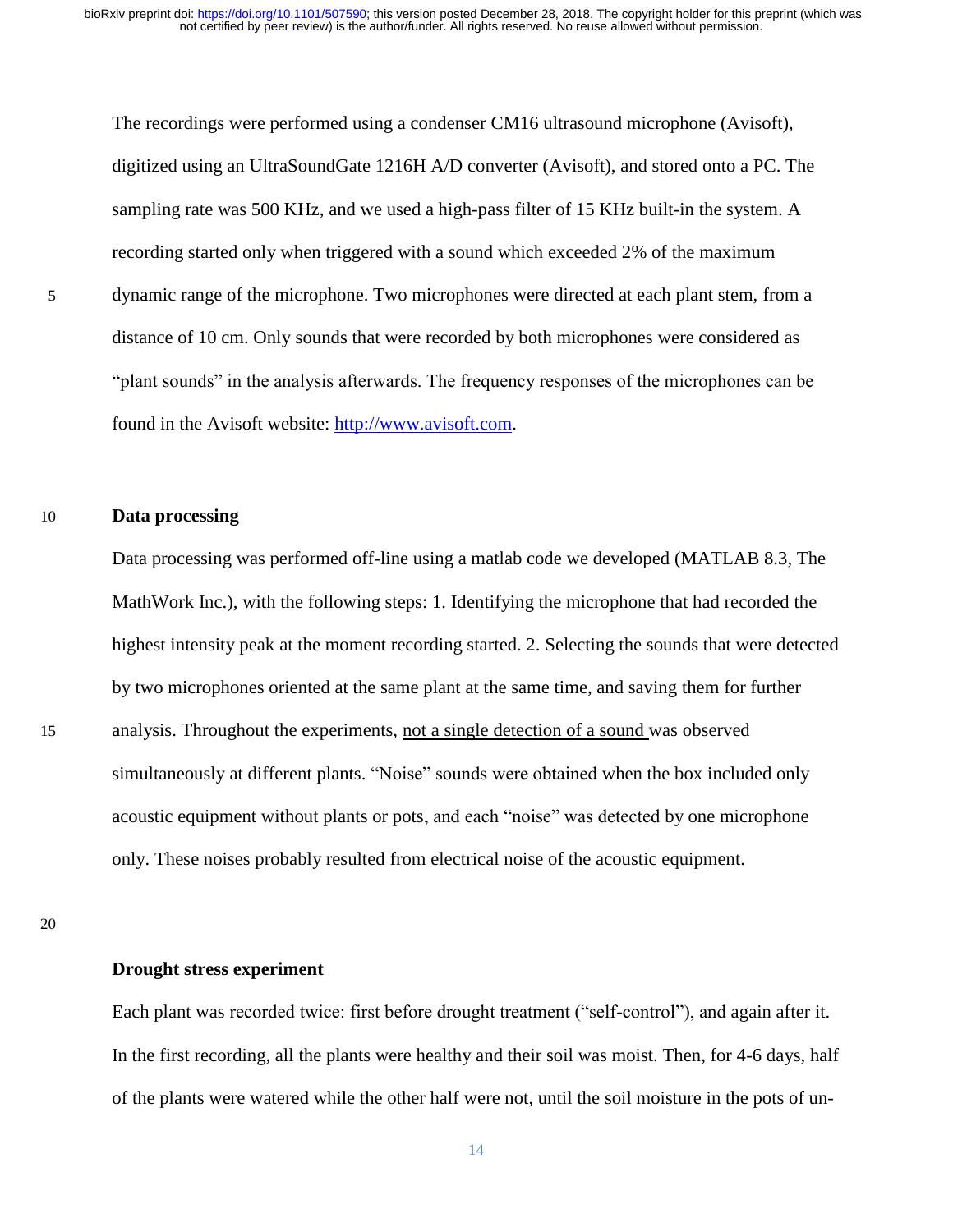watered plants decreased below 5%. Then, the plants were recorded again at the same order. In each recording session three plants were recorded simultaneously for one hour and each triplet of plants included at least one watered and one un-watered plant to allow "neighbors-control" – watered plants that were recorded while sharing the acoustic box with un-watered plants. Soil 5 moisture content was recorded using a hand‐held digital soil moisture meter ‐ Lutron PMS‐714.

#### **Cut stress experiment**

The experiment followed the experimental design of the drought stress experiment described above, but drought stress was replaced with cutting of the plant. Here the pot soil was kept moist 10 for all the plants throughout the experiment. The plants included in the treatment group were cut with scissors close to the ground right before the recording started. The severed part of the plant, disconnected from the roots, was recorded. We used the same controls of the drought stress experiment.

15

#### **Classifying sounds**

Our classification method was composed of two main stages. First, we extracted various acoustic features from the raw recorded signals. Second, we trained a model to classify plant sounds into classes based on the feature representation obtained in the first stage. We used three methods of 20 feature extraction: (a) Deep scattering Network, as described in Andén and Mallat [\(Andén and](#page-17-19)  [Mallat 2014\)](#page-17-19), red dotted line in Fig. 3b. This method extends MFCC while minimizing information loss. We used the implementation by ScatNet [\(Sifre, Kapoko et al. 2013\)](#page-19-7), with Morlet wavelets. The results were robust to the dimension of descriptors and the scattering network specific parameters: number of layers used; time support of low pass filter; and Q-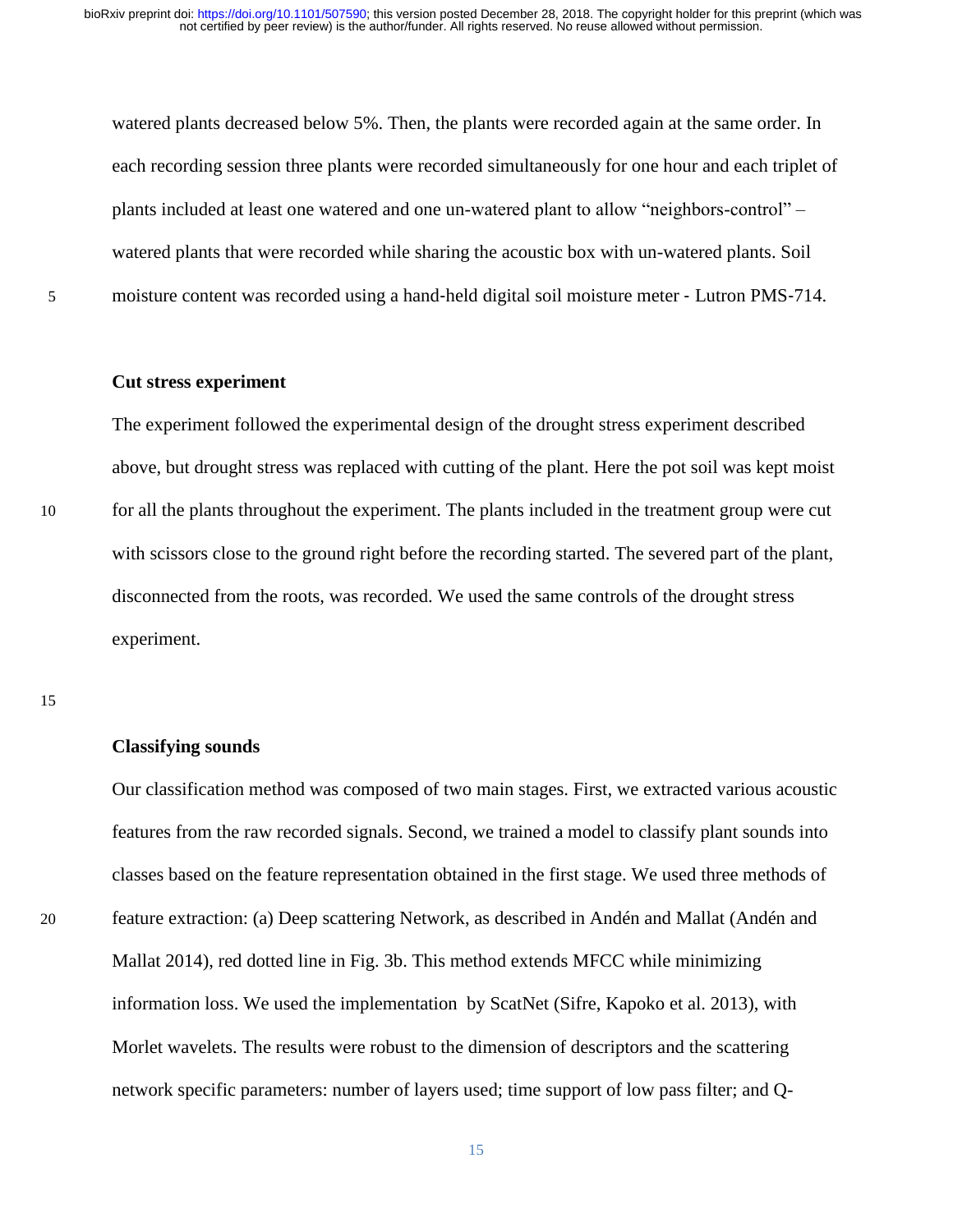Factor (Fig. S2). The values of the specific parameters used in this work are shown at Table S1. (b) MFCC feature extraction (dashed black line in Fig. 3b). We used the Ellis Dan implementation [\(Ellis 2005\)](#page-17-13). (c) Basic features. The basic features we used were energy, energy entropy, spectral entropy, and maximum frequency (gray line in Fig. 3b) [\(Acevedo, Corrada-](#page-17-14)5 [Bravo et al. 2009,](#page-17-14) [Giannakopoulos and Pikrakis 2014\)](#page-17-15). We used SVM with Radial kernel with the LIBSVM implementation as classifier. We used Z-score for normalization and PCA to reduce the dimensionality of the problem. We used only the training set to choose the number of components.

During the training process we leave all the emitted sounds of one plant out for cross validation.

10 Then we constructed the training set such that the two compared groups would be at the same size. We repeated the process so that each plant constructed the testing group exactly one time. The accuracy of the classification was defined as the percentage of correct labeling over the total size of the testing set [\(Huang, Yang et al. 2009,](#page-18-18) [Noda, Travieso et al. 2017\)](#page-18-19). The numbers of plants in each group are shown at the Table S3.

#### **Statistical analysis**

For statistical analysis of the number of sound emissions for the treatment and the control groups (Fig. 2a) we used the Wilcoxon rank-sum test.

To compare our classifier to random result (Fig. 3b), we used the binomial probability

20 distribution function (PDF) and calculate the probability to get the classifier accuracy or higher randomly for each group.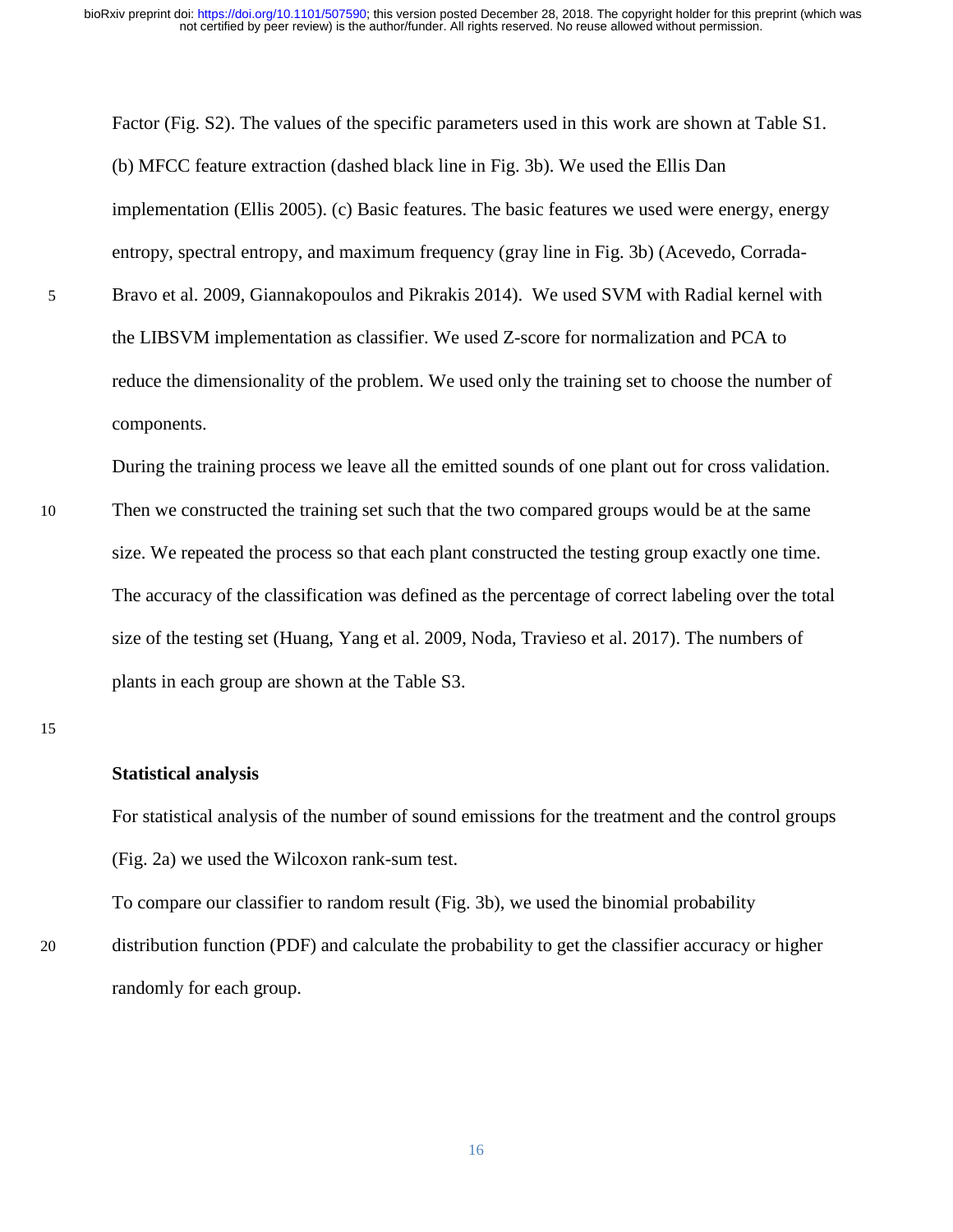To compare the results obtained when using scattering network for feature extraction to the results obtained when using MFCC or basic feature extraction methods (Fig. 3b), we used Wilcoxon sign rank test.

### **Acknowledgements**

We thank Daniel Chamovitz, Simcha Lev-Yadun, Gal Chechik and Judith Berman for comments on paper; Guido Sessa, Doron Teper, Guy Sobol, Yura Pupov, Rotem Shteinshleifer, Odelia Pisanty, Eilon Shani, and Meirav Leibman-Markus for helping with plants materials; Yoel 10 Shkolnisky, Marine Veits, Ilia Raysin, Uri Obolski, Yoav Ram, Eyal Zinger, Kfir Saban, Ohad Lewin-Epstein, Yael Gurevich, Eylon Tamir, Yuval Sapir, Yaara Blogovski and Ruth Cohen-Khait for comments on the way. **Funding:** The research has been supported in part by ISF 1568/13 (LH), and by the Manna Center Program for Food Safety and Security fellowships (IK), Bikura 2308/16 (LH, YY), Bikura 2658/18 (LH, YY). **Author Contributions:** LH, IK and 15 RS conceived the study. LH, YY and IK, designed the research. IK and RP performed the experiments. RS, IK, AB and LH analyzed the data. YY and LH supervised the experiments. LH and YY contributed equally to the study. All authors discussed the results and took part in writing the manuscript. **Competing interests:** Authors declare no competing interests. **Data and materials availability:** The data will be deposited on Dryad upon acceptance.

20

#### References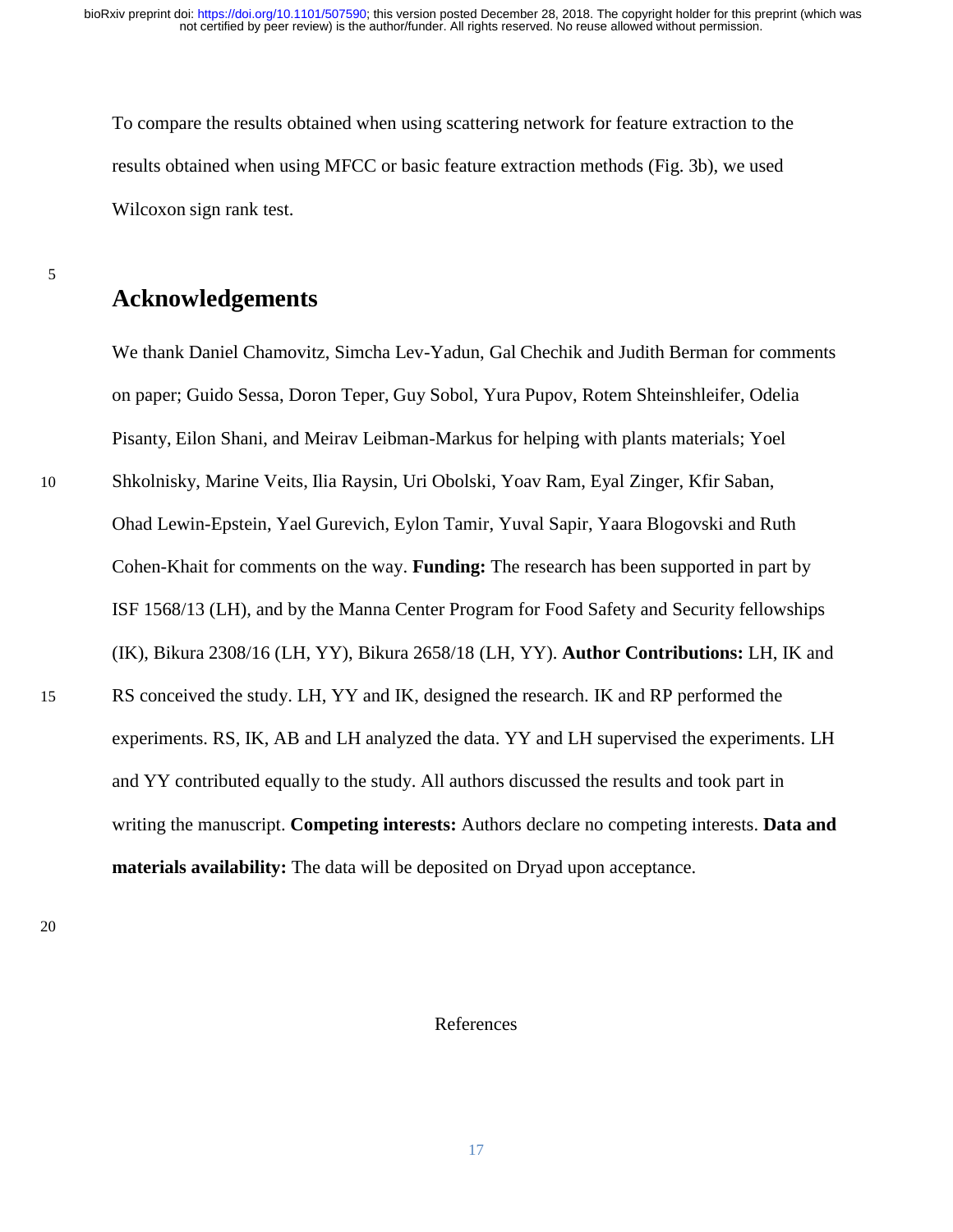<span id="page-17-14"></span>Acevedo, M. A., C. J. Corrada-Bravo, H. Corrada-Bravo, L. J. Villanueva-Rivera and T. M. Aide (2009). "Automated classification of bird and amphibian calls using machine learning: A comparison of methods." Ecological Informatics **4**(4): 206-214.

<span id="page-17-18"></span>Allen, C. D. and D. D. Breshears (1998). "Drought-induced shift of a forest–woodland ecotone: 5 rapid landscape response to climate variation." Proceedings of the National Academy of Sciences **95**(25): 14839-14842.

<span id="page-17-19"></span><span id="page-17-8"></span>Andén, J. and S. Mallat (2014). "Deep scattering spectrum." IEEE Transactions on Signal Processing **62**(16): 4114-4128.

Bailey, N. W., K. D. Fowler-Finn, D. Rebar and R. L. Rodríguez (2013). "Green symphonies or 10 wind in the willows? Testing acoustic communication in plants." Behavioral Ecology: ars228. Brown, C. H. and P. M. Waser (2017). Primate Habitat Acoustics. Primate Hearing and Communication, Springer**:** 79-107.

<span id="page-17-17"></span><span id="page-17-12"></span><span id="page-17-3"></span>Chamovitz, D. (2012). What a plant knows: A field guide to the senses of your garden-and beyond. New York, Scientific American/Farrar, Straus and Giroux.

- 15 Choi, B., R. Ghosh, M. A. Gururani, G. Shanmugam, J. Jeon, J. Kim, S.-C. Park, M.-J. Jeong, K.-H. Han and D.-W. Bae (2017). "Positive regulatory role of sound vibration treatment in Arabidopsis thaliana against Botrytis cinerea infection." Scientific Reports **7**(1): 2527. Cochard, H., E. Badel, S. Herbette, S. Delzon, B. Choat and S. Jansen (2013). "Methods for measuring plant vulnerability to cavitation: a critical review." Journal of Experimental Botany:
- <span id="page-17-7"></span><span id="page-17-6"></span>20 ert193. De Roo, L., L. L. Vergeynst, N. J. De Baerdemaeker and K. Steppe (2016). "Acoustic emissions to measure drought-induced cavitation in plants." Applied Sciences **6**(3): 71. Dolch, R. and T. Tscharntke (2000). "Defoliation of alders (Alnus glutinosa) affects herbivory by leaf beetles on undamaged neighbours." Oecologia **125**(4): 504-511.
- <span id="page-17-13"></span><span id="page-17-1"></span><span id="page-17-0"></span>25 Ellis, D. P. (2005). "{PLP} and {RASTA}(and {MFCC}, and inversion) in {M} atlab." Engelberth, J., H. T. Alborn, E. A. Schmelz and J. H. Tumlinson (2004). "Airborne signals prime plants against insect herbivore attack." Proceedings of the National Academy of Sciences of the United States of America **101**(6): 1781-1785.

<span id="page-17-2"></span>Falik, O., Y. Mordoch, L. Quansah, A. Fait and A. Novoplansky (2011). "Rumor has it…: relay 30 communication of stress cues in plants." PLoS One **6**(11): e23625.

- <span id="page-17-10"></span>Fullard, J. H., J. W. Dawson and D. S. Jacobs (2003). "Auditory encoding during the last moment of a moth's life." Journal of Experimental Biology **206**(2): 281-294. Gagliano, M. (2012). "Green symphonies: a call for studies on acoustic communication in plants." Behavioral Ecology: ars206.
- <span id="page-17-9"></span>35 Gagliano, M., S. Mancuso and D. Robert (2012). "Towards understanding plant bioacoustics." Trends in Plant Science **17**(6): 323-325.

<span id="page-17-11"></span><span id="page-17-4"></span>Ghosh, R., R. C. Mishra, B. Choi, Y. S. Kwon, D. W. Bae, S.-C. Park, M.-J. Jeong and H. Bae (2016). "Exposure to Sound Vibrations Lead to Transcriptomic, Proteomic and Hormonal Changes in Arabidopsis." Scientific Reports **6**: 33370.

40 Giannakopoulos, T. and A. Pikrakis (2014). Introduction to Audio Analysis: a MATLAB® approach, Academic Press.

<span id="page-17-16"></span><span id="page-17-15"></span><span id="page-17-5"></span>Hassanien, R. H., T.-z. HOU, Y.-f. LI and B.-m. LI (2014). "Advances in effects of sound waves on plants." Journal of Integrative Agriculture **13**(2): 335-348.

Heffner, H. E. and R. S. Heffner (1985). "Hearing in two cricetid rodents: Wood rat (Neotoma

45 floridana) and grasshopper mouse (Onychomys leucogaster)." Journal of Comparative Psychology **99**(3): 275.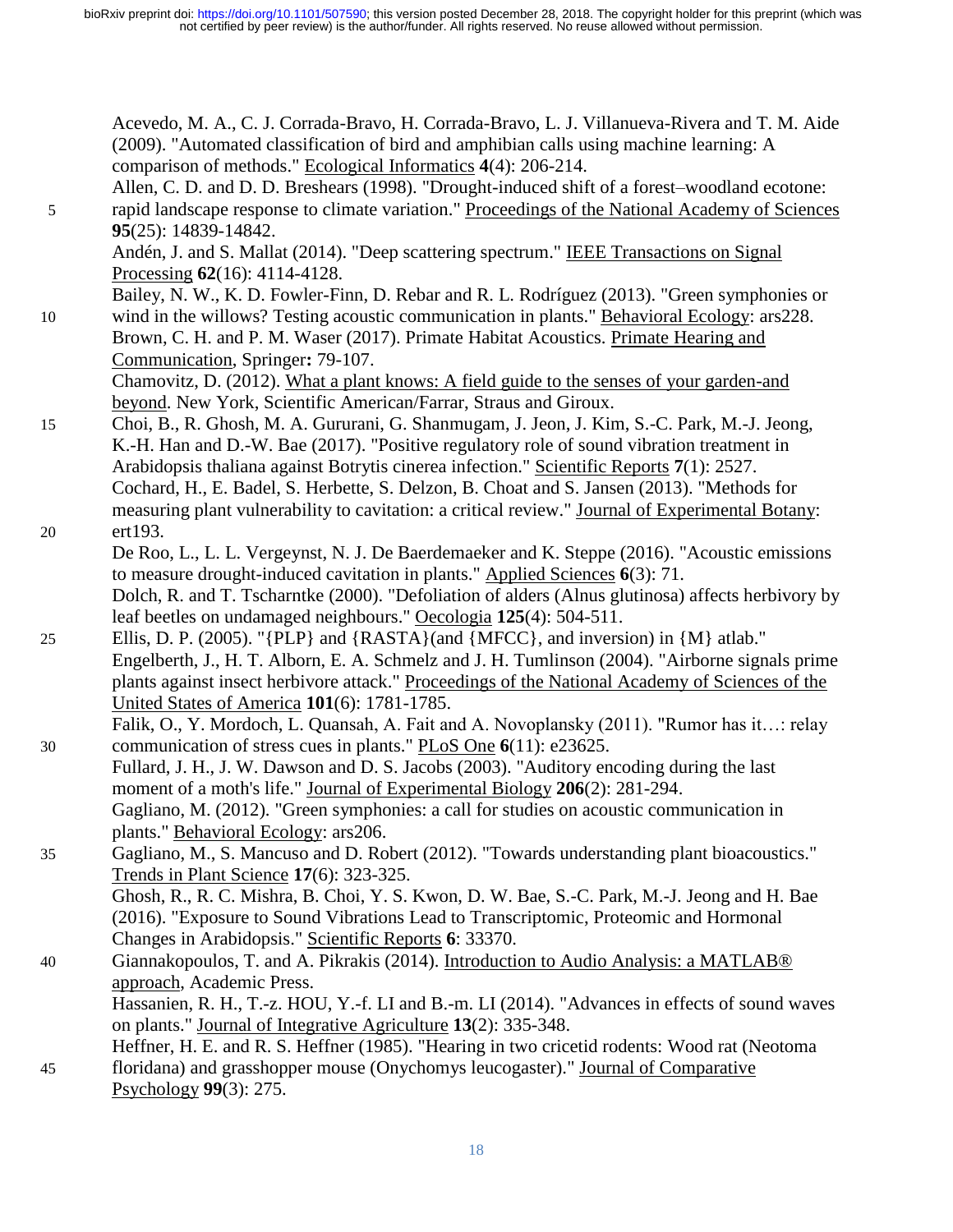not certified by peer review) is the author/funder. All rights reserved. No reuse allowed without permission. bioRxiv preprint doi: [https://doi.org/10.1101/507590;](https://doi.org/10.1101/507590) this version posted December 28, 2018. The copyright holder for this preprint (which was

<span id="page-18-19"></span><span id="page-18-18"></span><span id="page-18-17"></span><span id="page-18-16"></span><span id="page-18-15"></span><span id="page-18-14"></span><span id="page-18-13"></span><span id="page-18-12"></span><span id="page-18-11"></span><span id="page-18-10"></span><span id="page-18-9"></span><span id="page-18-8"></span><span id="page-18-7"></span><span id="page-18-6"></span><span id="page-18-5"></span><span id="page-18-4"></span><span id="page-18-3"></span><span id="page-18-2"></span><span id="page-18-1"></span><span id="page-18-0"></span>Heil, M. and R. Karban (2010). "Explaining evolution of plant communication by airborne signals." Trends in Ecology & Evolution **25**(3): 137-144. Huang, C.-J., Y.-J. Yang, D.-X. Yang and Y.-J. Chen (2009). "Frog classification using machine learning techniques." Expert Systems with Applications **36**(2): 3737-3743. 5 Jeong, M.-J., J.-I. Cho, S.-H. Park, K.-H. Kim, S. K. Lee, T.-R. Kwon, S.-C. Park and Z. S. Siddiqui (2014). "Sound frequencies induce drought tolerance in rice plant." Pak J Bot **46**: 2015- 2020. Jeong, M.-J., C.-K. Shim, J.-O. Lee, H.-B. Kwon, Y.-H. Kim, S.-K. Lee, M.-O. Byun and S.-C. Park (2008). "Plant gene responses to frequency-specific sound signals." Molecular Breeding 10 **21**(2): 217-226. Jones, G. (1999). "Scaling of echolocation call parameters in bats." Journal of Experimental Biology **202**(23): 3359-3367. Jung, J., S.-K. Kim, J. Y. Kim, M.-J. Jeong and C.-M. Ryu (2018). "Beyond Chemical Triggers: Evidence for Sound-Evoked Physiological Reactions in Plants." Frontiers in Plant Science **9**: 25. 15 Karban, R. (2008). "Plant behaviour and communication." Ecology Letters **11**(7): 727-739. Kessler, A. and I. T. Baldwin (2001). "Defensive Function of Herbivore-Induced Plant Volatile Emissions in Nature." Science **291**(5511): 2141-2144. Kwon, Y. S., M.-J. Jeong, J. Cha, S. W. Jeong, S.-C. Park, S. C. Shin, W. S. Chung, H. Bae and D.-W. Bae (2012). "Comparative proteomic analysis of plant responses to sound waves in 20 Arabidopsis." Journal of Plant Biotechnology **39**(4): 261-272. Liu, Z., D. Li, P. Gong and K. Wu (2004). "Life table studies of the cotton bollworm, Helicoverpa armigera (Hübner)(Lepidoptera: Noctuidae), on different host plants." Environmental Entomology **33**(6): 1570-1576. López-Ribera, I. and C. M. Vicient (2017). "Drought tolerance induced by sound in Arabidopsis 25 plants." Plant Signaling & Behavior **12**(10): e1368938. Miller, L. A. and A. Surlykke (2001). "How Some Insects Detect and Avoid Being Eaten by Bats: Tactics and Countertactics of Prey and Predator Evolutionarily speaking, insects have responded to selective pressure from bats with new evasive mechanisms, and these very responses in turn put pressure on bats to "improve" their tactics." BioScience **51**(7): 570-581. 30 Mishra, R. C., R. Ghosh and H. Bae (2016). "Plant acoustics: in the search of a sound mechanism for sound signaling in plants." Journal of Experimental Botany **67**(15): 4483-4494. Mueller, N. D., J. S. Gerber, M. Johnston, D. K. Ray, N. Ramankutty and J. A. Foley (2012). "Closing yield gaps through nutrient and water management." Nature **490**(7419): 254. Noda, J., C. Travieso and D. Sánchez-Rodríguez (2017). "Fusion of Linear and Mel Frequency 35 Cepstral Coefficients for Automatic Classification of Reptiles." Applied Sciences **7**(2): 178. Playán, E. and L. Mateos (2006). "Modernization and optimization of irrigation systems to increase water productivity." Agricultural Water Management **80**(1-3): 100-116. Raguso, R. A. (2008). "Wake Up and Smell the Roses: The Ecology and Evolution of Floral Scent." Annual Review of Ecology, Evolution, and Systematics **39**(1): 549-569. 40 Renoult, J. P., N. Blüthgen, J. Binkenstein, C. N. Weiner, M. Werner and H. M. Schaefer (2015). "The relative importance of color signaling for plant generalization in pollination networks." Oikos **124**(3): 347-354. Renoult, J. P., A. Valido, P. Jordano and H. M. Schaefer (2014). "Adaptation of flower and fruit colours to multiple, distinct mutualists." New Phytologist **201**(2): 678-686. 45 Sadler, E., R. Evans, K. Stone and C. Camp (2005). "Opportunities for conservation with precision irrigation." Journal of Soil and Water Conservation **60**(6): 371-378.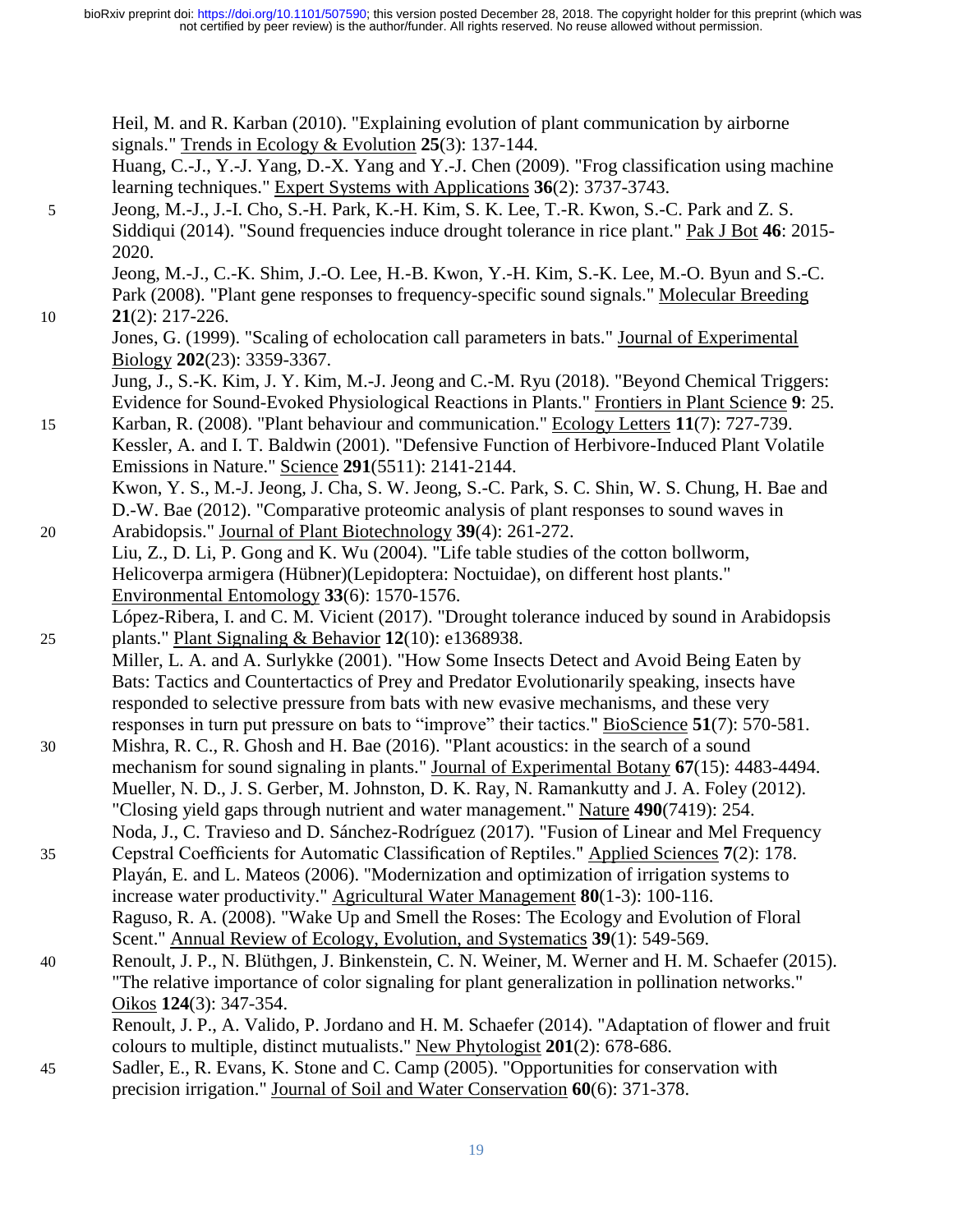<span id="page-19-7"></span><span id="page-19-6"></span>Scott, J., J. Jones, G. Somodi and R. Stall (1995). "Screening tomato accessions for resistance to Xanthomonas campestris pv. vesicatoria, race T3." HortScience **30**(3): 579-581. Sifre, L., M. Kapoko, E. Oyallon and V. Lostanlen (2013). "Scatnet: a MATLAB toolbox for scattering networks."

- <span id="page-19-4"></span><span id="page-19-3"></span>5 Spangler, H. G. (1988). "Moth hearing, defense, and communication." Annual Review of Entomology **33**(1): 59-81. Specht, A., S. V. de Paula-Moraes and D. R. Sosa-Gómez (2015). "Host plants of Chrysodeixis includens (Walker)(Lepidoptera, Noctuidae, Plusiinae)." Revista Brasileira de Entomologia **59**(4): 343-345. 10 Takabayashi, J. and M. Dicke (1996). "Plant—carnivore mutualism through herbivore-induced carnivore attractants." Trends in Plant Science **1**(4): 109-113. ten Cate, C. (2013). "Acoustic communication in plants: do the woods really sing?" Behavioral Ecology **24**(4): 799-800.
- <span id="page-19-5"></span><span id="page-19-2"></span><span id="page-19-1"></span><span id="page-19-0"></span>Tyree, M. T. and J. S. Sperry (1989). "Vulnerability of xylem to cavitation and embolism." 15 Annual Review of Plant Biology **40**(1): 19-36.
	- Wilson, J. M. and R. M. Barclay (2006). "Consumption of caterpillars by bats during an outbreak of western spruce budworm." The American Midland Naturalist **155**(1): 244-249.

20

25

## **Supporting Information**

**Fig. S1** Examples for spectrograms of sounds which emitted by stressed plants.

30 **Fig. S2** Comparison of different scattering network configurations.

**Fig. S3** Recorded sounds from different plants.